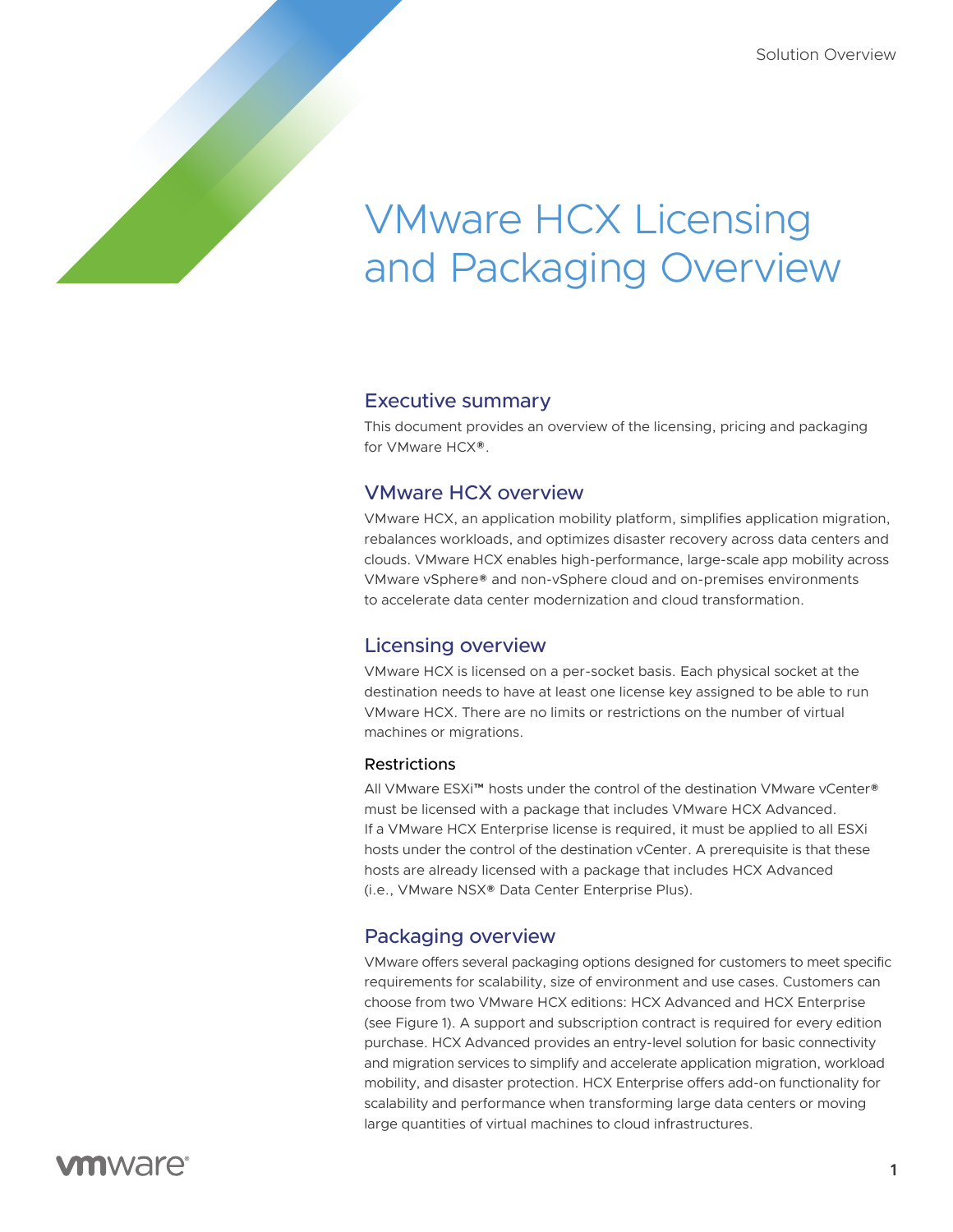VMware HCX Licensing and Packaging Overview

# VMware HCX editions

The VMware HCX service features are available based on the installed license. Today, the VMware HCX platform and its licenses are primarily delivered as additional functionality bundled into VMware data center and cloud solution stacks to enable application migration and mobility.

#### HCX Advanced

HCX Advanced delivers basic connectivity and mobility services to enable hybrid interconnect and migration services within VMware Cloud™ on AWS, VMware Cloud Foundation™, metal-as-a-service offerings from cloud provider partners, and through the VMware Cloud Provider™ Program. HCX Advanced is included in NSX Data Center Enterprise Plus.

#### HCX Enterprise

HCX Enterprise is available as an add-on license. Today, this package can be purchased by customers with an NSX Data Center Enterprise Plus license.

#### VMware HCX evaluation licenses

Evaluation and trial license activation keys are available for both Advanced and Enterprise functionality. Contact your VMware sales team for demos/proofs of concept.

| <b>HCX</b> license | <b>Description</b>                                                   |
|--------------------|----------------------------------------------------------------------|
| Advanced           | Activates standard VMware HCX services:                              |
|                    | • Hybrid interconnect                                                |
|                    | • WAN optimization                                                   |
|                    | • Legacy vSphere to modern mobility                                  |
|                    | • Bulk migration                                                     |
|                    | • Live migration                                                     |
|                    | • Cloud-to-cloud migration                                           |
|                    | • Disaster protection                                                |
| Enterprise         | Activates premium VMware HCX services:                               |
|                    | • HCX Replication Assisted vMotion®<br>(bulk, no-downtime migration) |
|                    | • Migrations from KVM and Hyper-V to vSphere                         |
|                    | • Traffic engineering                                                |
|                    | • Mobility groups                                                    |
|                    | • Mobility-optimized networking                                      |

**Figure 1:** VMware HCX licenses.